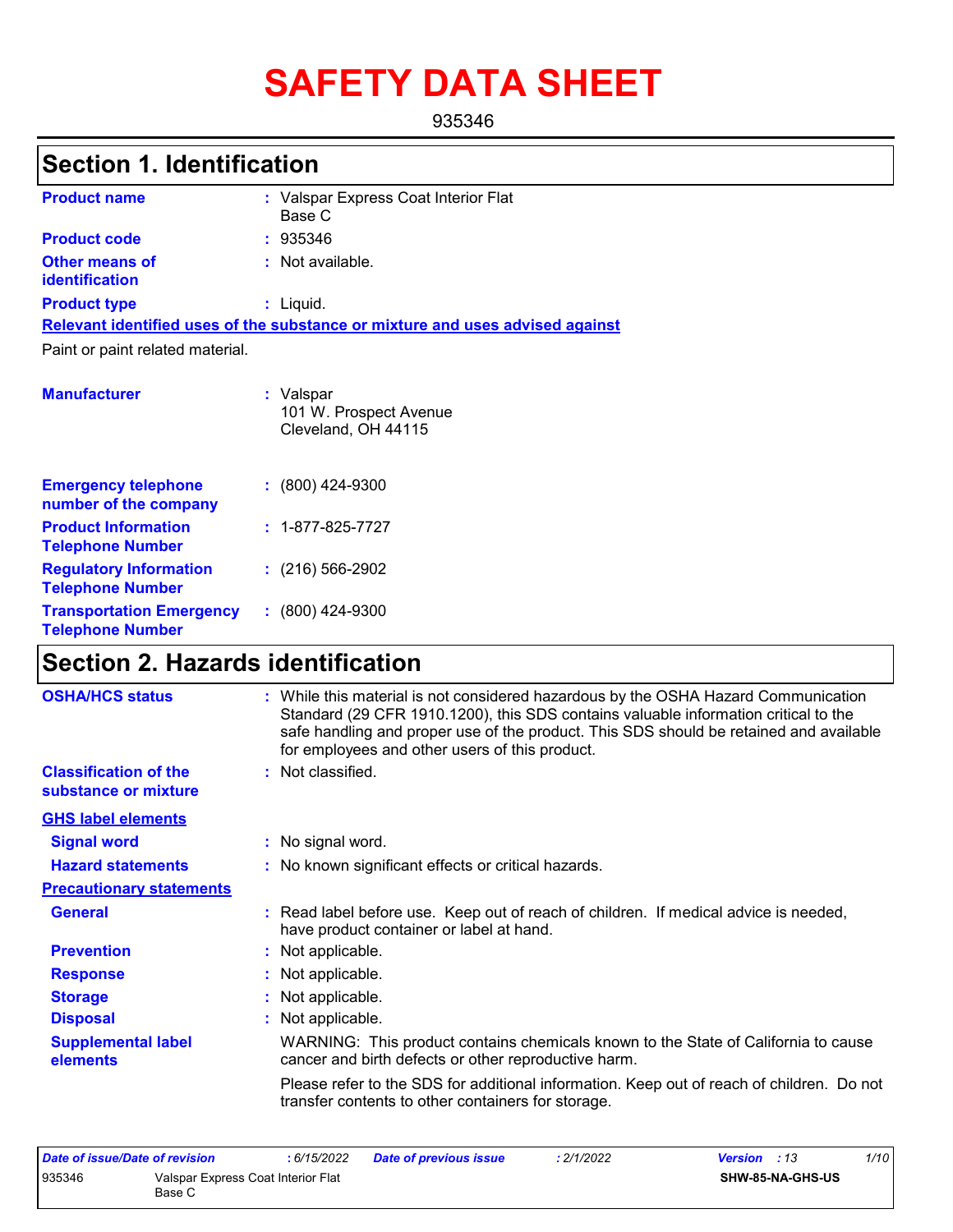### **Section 2. Hazards identification**

**Hazards not otherwise classified**

**:** None known.

### **Section 3. Composition/information on ingredients**

### **Substance/mixture**

**Other means of identification**

**:** Mixture

**:** Not available.

#### **CAS number/other identifiers**

| <b>Ingredient name</b> | % by weight | <b>CAS number</b> |
|------------------------|-------------|-------------------|
| Vinyl Chloride Polymer | 1≥10 - ≤25  | 9002-86-2         |
| Heavy Paraffinic Oil   | ≀≤1         | 64742-65-0        |

Any concentration shown as a range is to protect confidentiality or is due to batch variation.

**There are no additional ingredients present which, within the current knowledge of the supplier and in the concentrations applicable, are classified and hence require reporting in this section.**

**Occupational exposure limits, if available, are listed in Section 8.**

### **Section 4. First aid measures**

#### **Description of necessary first aid measures**

| <b>Eye contact</b>  | : Immediately flush eyes with plenty of water, occasionally lifting the upper and lower<br>eyelids. Check for and remove any contact lenses. Get medical attention if irritation<br>occurs.                                                                    |
|---------------------|----------------------------------------------------------------------------------------------------------------------------------------------------------------------------------------------------------------------------------------------------------------|
| <b>Inhalation</b>   | : Remove victim to fresh air and keep at rest in a position comfortable for breathing. Get<br>medical attention if symptoms occur.                                                                                                                             |
| <b>Skin contact</b> | : Flush contaminated skin with plenty of water. Remove contaminated clothing and<br>shoes. Get medical attention if symptoms occur.                                                                                                                            |
| <b>Ingestion</b>    | : Wash out mouth with water. If material has been swallowed and the exposed person is<br>conscious, give small quantities of water to drink. Do not induce vomiting unless<br>directed to do so by medical personnel. Get medical attention if symptoms occur. |

#### **Most important symptoms/effects, acute and delayed**

| <b>Potential acute health effects</b> |                                                                                                                                |  |  |
|---------------------------------------|--------------------------------------------------------------------------------------------------------------------------------|--|--|
| Eye contact                           | : No known significant effects or critical hazards.                                                                            |  |  |
| <b>Inhalation</b>                     | : No known significant effects or critical hazards.                                                                            |  |  |
| <b>Skin contact</b>                   | : No known significant effects or critical hazards.                                                                            |  |  |
| <b>Ingestion</b>                      | : No known significant effects or critical hazards.                                                                            |  |  |
| <b>Over-exposure signs/symptoms</b>   |                                                                                                                                |  |  |
| Eye contact                           | : No specific data.                                                                                                            |  |  |
| <b>Inhalation</b>                     | : No specific data.                                                                                                            |  |  |
| <b>Skin contact</b>                   | : No specific data.                                                                                                            |  |  |
| <b>Ingestion</b>                      | : No specific data.                                                                                                            |  |  |
|                                       | Indication of immediate medical attention and special treatment needed, if necessary                                           |  |  |
| <b>Notes to physician</b>             | : Treat symptomatically. Contact poison treatment specialist immediately if large<br>quantities have been ingested or inhaled. |  |  |
| <b>Specific treatments</b>            | : No specific treatment.                                                                                                       |  |  |
| <b>Protection of first-aiders</b>     | : No action shall be taken involving any personal risk or without suitable training.                                           |  |  |

| Date of issue/Date of revision |                                              | 6/15/2022 | Date of previous issue | : 2/1/2022 | <b>Version</b> : 13 |                  | 2/10 |
|--------------------------------|----------------------------------------------|-----------|------------------------|------------|---------------------|------------------|------|
| 935346                         | Valspar Express Coat Interior Flat<br>Base C |           |                        |            |                     | SHW-85-NA-GHS-US |      |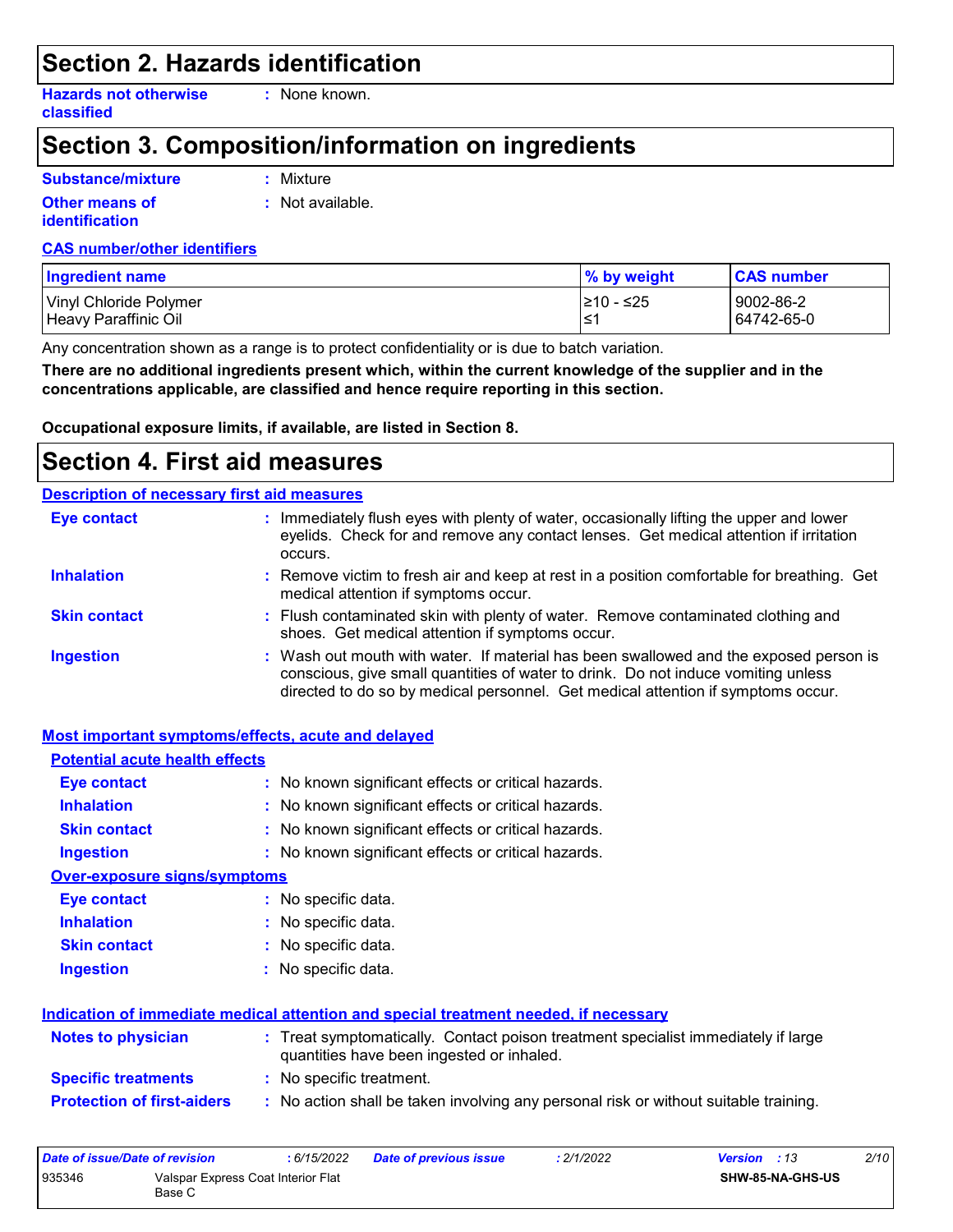### **Section 4. First aid measures**

**See toxicological information (Section 11)**

### **Section 5. Fire-fighting measures**

| <b>Extinguishing media</b>                               |                                                                                                                                                                                                     |
|----------------------------------------------------------|-----------------------------------------------------------------------------------------------------------------------------------------------------------------------------------------------------|
| <b>Suitable extinguishing</b><br>media                   | : Use an extinguishing agent suitable for the surrounding fire.                                                                                                                                     |
| Unsuitable extinguishing<br>media                        | $:$ None known.                                                                                                                                                                                     |
| <b>Specific hazards arising</b><br>from the chemical     | : In a fire or if heated, a pressure increase will occur and the container may burst.                                                                                                               |
| <b>Hazardous thermal</b><br>decomposition products       | Decomposition products may include the following materials:<br>carbon dioxide<br>carbon monoxide<br>halogenated compounds                                                                           |
| <b>Special protective actions</b><br>for fire-fighters   | : Promptly isolate the scene by removing all persons from the vicinity of the incident if<br>there is a fire. No action shall be taken involving any personal risk or without suitable<br>training. |
| <b>Special protective</b><br>equipment for fire-fighters | : Fire-fighters should wear appropriate protective equipment and self-contained breathing<br>apparatus (SCBA) with a full face-piece operated in positive pressure mode.                            |

### **Section 6. Accidental release measures**

#### **Personal precautions, protective equipment and emergency procedures**

| For non-emergency<br>personnel                               | : No action shall be taken involving any personal risk or without suitable training.<br>Evacuate surrounding areas. Keep unnecessary and unprotected personnel from<br>entering. Do not touch or walk through spilled material. Put on appropriate personal<br>protective equipment.                     |  |
|--------------------------------------------------------------|----------------------------------------------------------------------------------------------------------------------------------------------------------------------------------------------------------------------------------------------------------------------------------------------------------|--|
| For emergency responders                                     | : If specialized clothing is required to deal with the spillage, take note of any information in<br>Section 8 on suitable and unsuitable materials. See also the information in "For non-<br>emergency personnel".                                                                                       |  |
| <b>Environmental precautions</b>                             | : Avoid dispersal of spilled material and runoff and contact with soil, waterways, drains<br>and sewers. Inform the relevant authorities if the product has caused environmental<br>pollution (sewers, waterways, soil or air).                                                                          |  |
| <b>Methods and materials for containment and cleaning up</b> |                                                                                                                                                                                                                                                                                                          |  |
| <b>Small spill</b>                                           | : Stop leak if without risk. Move containers from spill area. Dilute with water and mop up<br>if water-soluble. Alternatively, or if water-insoluble, absorb with an inert dry material and<br>place in an appropriate waste disposal container. Dispose of via a licensed waste<br>disposal contractor. |  |

Stop leak if without risk. Move containers from spill area. Prevent entry into sewers, water courses, basements or confined areas. Wash spillages into an effluent treatment plant or proceed as follows. Contain and collect spillage with non-combustible, absorbent material e.g. sand, earth, vermiculite or diatomaceous earth and place in container for disposal according to local regulations (see Section 13). Dispose of via a licensed waste disposal contractor. Note: see Section 1 for emergency contact information and Section 13 for waste disposal. **Large spill :**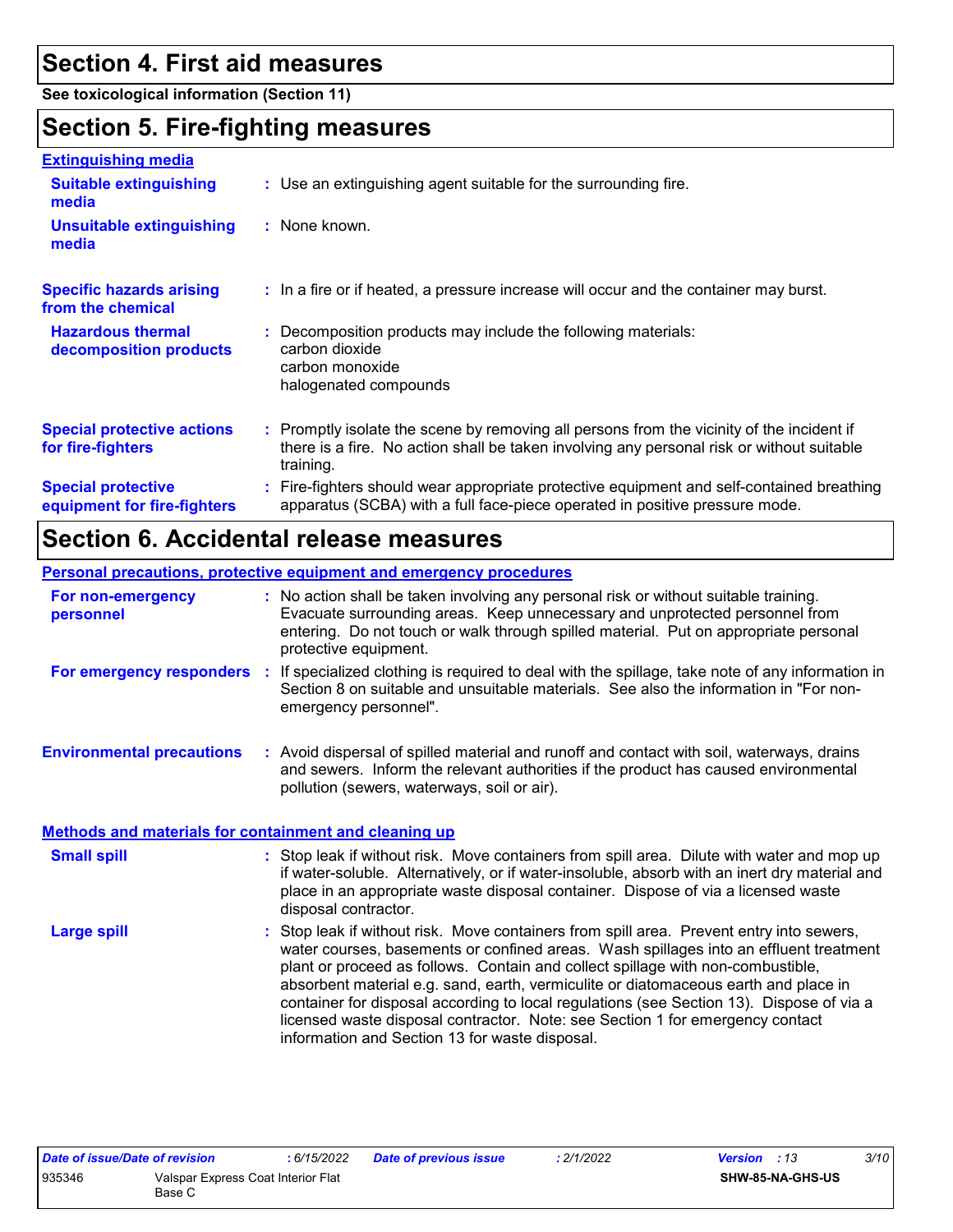### **Section 7. Handling and storage**

| <b>Precautions for safe handling</b>                                      |                                                                                                                                                                                                                                                                                                                                                                                                                                                                                                                                                                                    |
|---------------------------------------------------------------------------|------------------------------------------------------------------------------------------------------------------------------------------------------------------------------------------------------------------------------------------------------------------------------------------------------------------------------------------------------------------------------------------------------------------------------------------------------------------------------------------------------------------------------------------------------------------------------------|
| <b>Protective measures</b>                                                | : Put on appropriate personal protective equipment (see Section 8).                                                                                                                                                                                                                                                                                                                                                                                                                                                                                                                |
| <b>Advice on general</b><br>occupational hygiene                          | : Eating, drinking and smoking should be prohibited in areas where this material is<br>handled, stored and processed. Workers should wash hands and face before eating,<br>drinking and smoking. Remove contaminated clothing and protective equipment before<br>entering eating areas. See also Section 8 for additional information on hygiene<br>measures.                                                                                                                                                                                                                      |
| <b>Conditions for safe storage,</b><br>including any<br>incompatibilities | : Store in accordance with local regulations. Store in original container protected from<br>direct sunlight in a dry, cool and well-ventilated area, away from incompatible materials<br>(see Section 10) and food and drink. Keep container tightly closed and sealed until<br>ready for use. Containers that have been opened must be carefully resealed and kept<br>upright to prevent leakage. Do not store in unlabeled containers. Use appropriate<br>containment to avoid environmental contamination. See Section 10 for incompatible<br>materials before handling or use. |

### **Section 8. Exposure controls/personal protection**

#### **Control parameters**

#### **Occupational exposure limits (OSHA United States)**

| <b>Ingredient name</b> | CAS#       | <b>Exposure limits</b>                                                                                                                                                                                                                                                                                                     |
|------------------------|------------|----------------------------------------------------------------------------------------------------------------------------------------------------------------------------------------------------------------------------------------------------------------------------------------------------------------------------|
| Vinyl Chloride Polymer | 9002-86-2  | ACGIH TLV (United States, 1/2021).<br>TWA: 1 mg/m <sup>3</sup> 8 hours. Form: Respirable<br>fraction                                                                                                                                                                                                                       |
| Heavy Paraffinic Oil   | 64742-65-0 | ACGIH TLV (United States, 1/2021).<br>TWA: 5 mg/m <sup>3</sup> 8 hours. Form: Inhalable<br>fraction<br>OSHA PEL (United States, 5/2018).<br>TWA: 5 mg/m <sup>3</sup> 8 hours.<br>NIOSH REL (United States, 10/2020).<br>TWA: 5 mg/m <sup>3</sup> 10 hours. Form: Mist<br>STEL: 10 mg/m <sup>3</sup> 15 minutes. Form: Mist |

#### **Occupational exposure limits (Canada)**

| <b>Ingredient name</b> | CAS# | <b>Exposure limits</b> |
|------------------------|------|------------------------|
| None.                  |      |                        |

#### **Occupational exposure limits (Mexico)**

|       | CAS# | <b>Exposure limits</b> |
|-------|------|------------------------|
| None. |      |                        |

| <b>Appropriate engineering</b>                   | : Good general ventilation should be sufficient to control worker exposure to airborne                                                                                                                                                                                                                                          |
|--------------------------------------------------|---------------------------------------------------------------------------------------------------------------------------------------------------------------------------------------------------------------------------------------------------------------------------------------------------------------------------------|
| <b>controls</b>                                  | contaminants.                                                                                                                                                                                                                                                                                                                   |
| <b>Environmental exposure</b><br><b>controls</b> | : Emissions from ventilation or work process equipment should be checked to ensure<br>they comply with the requirements of environmental protection legislation. In some<br>cases, fume scrubbers, filters or engineering modifications to the process equipment<br>will be necessary to reduce emissions to acceptable levels. |

#### **Individual protection measures**

|        | Date of issue/Date of revision     | 6/15/2022 | Date of previous issue | 2/1/2022 | <b>Version</b> : 13 | 4/10 |
|--------|------------------------------------|-----------|------------------------|----------|---------------------|------|
| 935346 | Valspar Express Coat Interior Flat |           |                        |          | SHW-85-NA-GHS-US    |      |
|        | Base C                             |           |                        |          |                     |      |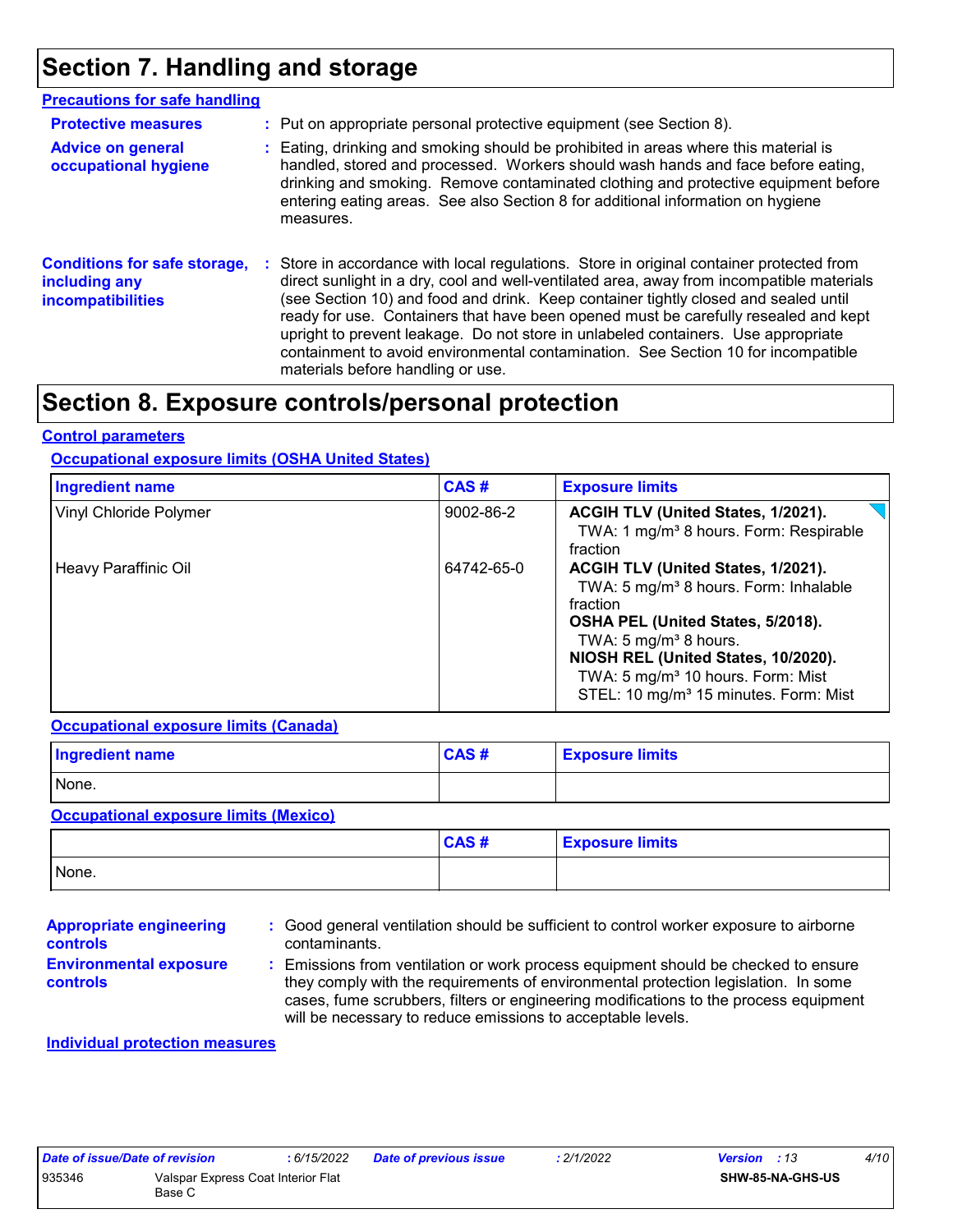# **Section 8. Exposure controls/personal protection**

| <b>Hygiene measures</b>       | : Wash hands, forearms and face thoroughly after handling chemical products, before<br>eating, smoking and using the lavatory and at the end of the working period.<br>Appropriate techniques should be used to remove potentially contaminated clothing.<br>Wash contaminated clothing before reusing. Ensure that eyewash stations and safety<br>showers are close to the workstation location. |
|-------------------------------|---------------------------------------------------------------------------------------------------------------------------------------------------------------------------------------------------------------------------------------------------------------------------------------------------------------------------------------------------------------------------------------------------|
| <b>Eye/face protection</b>    | : Safety eyewear complying with an approved standard should be used when a risk<br>assessment indicates this is necessary to avoid exposure to liquid splashes, mists,<br>gases or dusts. If contact is possible, the following protection should be worn, unless<br>the assessment indicates a higher degree of protection: safety glasses with side-<br>shields.                                |
| <b>Skin protection</b>        |                                                                                                                                                                                                                                                                                                                                                                                                   |
| <b>Hand protection</b>        | : Chemical-resistant, impervious gloves complying with an approved standard should be<br>worn at all times when handling chemical products if a risk assessment indicates this is<br>necessary.                                                                                                                                                                                                   |
| <b>Body protection</b>        | Personal protective equipment for the body should be selected based on the task being<br>performed and the risks involved and should be approved by a specialist before<br>handling this product.                                                                                                                                                                                                 |
| <b>Other skin protection</b>  | : Appropriate footwear and any additional skin protection measures should be selected<br>based on the task being performed and the risks involved and should be approved by a<br>specialist before handling this product.                                                                                                                                                                         |
| <b>Respiratory protection</b> | Based on the hazard and potential for exposure, select a respirator that meets the<br>÷.<br>appropriate standard or certification. Respirators must be used according to a<br>respiratory protection program to ensure proper fitting, training, and other important<br>aspects of use.                                                                                                           |

# **Section 9. Physical and chemical properties**

The conditions of measurement of all properties are at standard temperature and pressure unless otherwise indicated.

| <b>Appearance</b> |
|-------------------|
|-------------------|

| <b>Physical state</b>                                             | $:$ Liquid.                           |
|-------------------------------------------------------------------|---------------------------------------|
| <b>Color</b>                                                      | : Not available.                      |
| <b>Odor</b>                                                       | : Not available.                      |
| <b>Odor threshold</b>                                             | : Not available.                      |
| pH                                                                | : 9.5                                 |
| <b>Melting point/freezing point</b>                               | $:$ Not available.                    |
| <b>Boiling point, initial boiling</b><br>point, and boiling range | : $100^{\circ}$ C (212 $^{\circ}$ F)  |
| <b>Flash point</b>                                                | : Closed cup: Not applicable.         |
| <b>Evaporation rate</b>                                           | $\therefore$ 0.09 (butyl acetate = 1) |
| <b>Flammability</b>                                               | : Not available.                      |
| Lower and upper explosion<br>limit/flammability limit             | : Not available.                      |
| <b>Vapor pressure</b>                                             | : $2.3$ kPa (17.5 mm Hg)              |
| <b>Relative vapor density</b>                                     | : 1 [Air = 1]                         |
| <b>Relative density</b>                                           | : 1.08                                |
| <b>Solubility</b>                                                 | : Not available.                      |
| <b>Partition coefficient: n-</b><br>octanol/water                 | : Not applicable.                     |
| <b>Auto-ignition temperature</b>                                  | : Not available.                      |
| <b>Decomposition temperature</b>                                  | : Not available.                      |

| Date of issue/Date of revision |                                              | : 6/15/2022 | <b>Date of previous issue</b> | : 2/1/2022 | <b>Version</b> : 13     | 5/10 |
|--------------------------------|----------------------------------------------|-------------|-------------------------------|------------|-------------------------|------|
| 935346                         | Valspar Express Coat Interior Flat<br>Base C |             |                               |            | <b>SHW-85-NA-GHS-US</b> |      |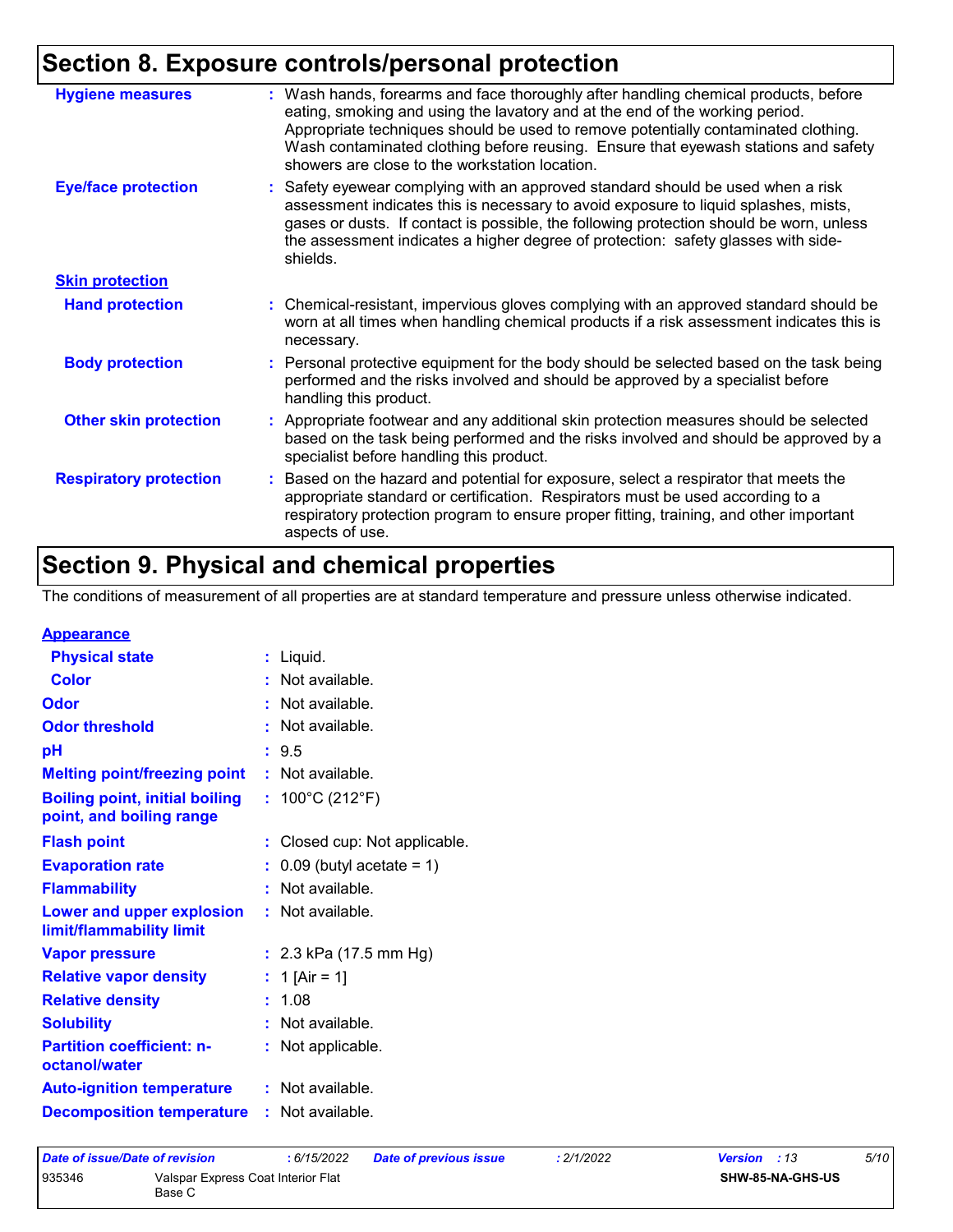### **Section 9. Physical and chemical properties Viscosity** : Kinematic (40°C (104°F)): >20.5 mm<sup>2</sup>/s (>20.5 cSt) **Heat of combustion :** 0.742 kJ/g **Aerosol product Molecular weight :** Not applicable. **Section 10. Stability and reactivity Chemical stability The product is stable. Possibility of hazardous :** Under normal conditions of storage and use, hazardous reactions will not occur. **Reactivity :** No specific test data related to reactivity available for this product or its ingredients.

### **Section 11. Toxicological information**

not be produced.

: No specific data.

: No specific data.

#### **Information on toxicological effects**

**Hazardous decomposition** 

**Conditions to avoid** 

**Incompatible materials :**

#### **Acute toxicity**

**products**

**reactions**

| <b>Product/ingredient name</b> | <b>Result</b>             | <b>Species</b> | <b>Dose</b>               | <b>Exposure</b> |
|--------------------------------|---------------------------|----------------|---------------------------|-----------------|
| <b>Heavy Paraffinic Oil</b>    | ILD50 Dermal<br>LD50 Oral | Rabbit<br>Rat  | >5000 mg/kg<br>5000 mg/kg |                 |

Under normal conditions of storage and use, hazardous decomposition products should **:**

#### **Irritation/Corrosion**

Not available.

#### **Sensitization**

Not available.

#### **Mutagenicity**

Not available.

#### **Carcinogenicity**

Not available.

#### **Classification**

| <b>Product/ingredient name</b> | <b>OSHA</b> | <b>IARC</b> | <b>NTP</b> |
|--------------------------------|-------------|-------------|------------|
| Vinyl Chloride Polymer         |             |             |            |

#### **Reproductive toxicity**

Not available.

#### **Teratogenicity**

Not available.

#### **Specific target organ toxicity (single exposure)**

Not available.

| Date of issue/Date of revision |                                              | : 6/15/2022 | Date of previous issue | : 2/1/2022 | <b>Version</b> : 13     | 6/10 |
|--------------------------------|----------------------------------------------|-------------|------------------------|------------|-------------------------|------|
| 935346                         | Valspar Express Coat Interior Flat<br>Base C |             |                        |            | <b>SHW-85-NA-GHS-US</b> |      |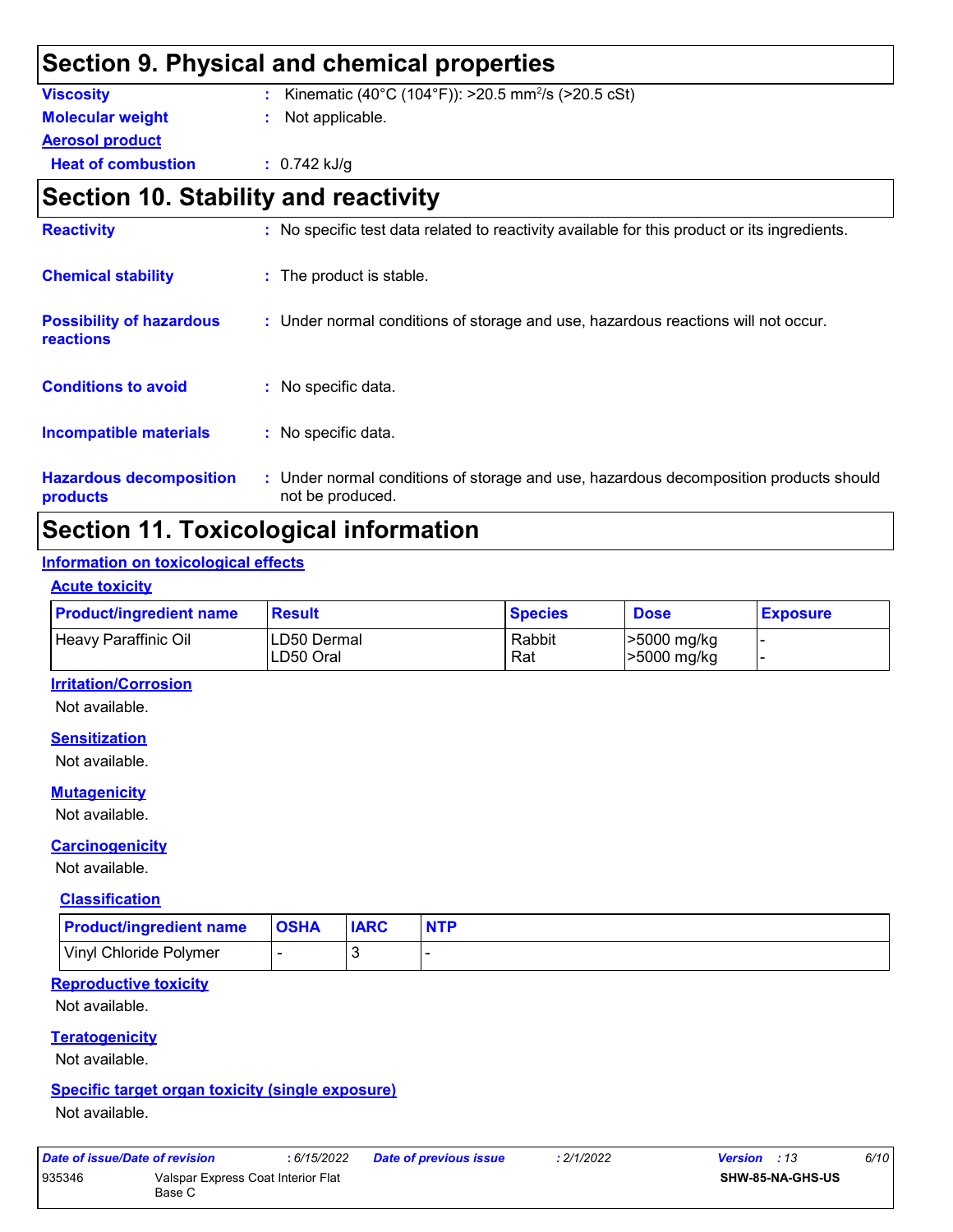### **Section 11. Toxicological information**

**:** Not available.

### **Specific target organ toxicity (repeated exposure)**

Not available.

#### **Aspiration hazard**

**Information on the likely** 

| <b>Name</b>          | Result                       |
|----------------------|------------------------------|
| Heavy Paraffinic Oil | ASPIRATION HAZARD - Category |

| routes of exposure                      |                                                                                          |  |  |  |  |
|-----------------------------------------|------------------------------------------------------------------------------------------|--|--|--|--|
| <b>Potential acute health effects</b>   |                                                                                          |  |  |  |  |
| <b>Eye contact</b>                      | : No known significant effects or critical hazards.                                      |  |  |  |  |
| <b>Inhalation</b>                       | : No known significant effects or critical hazards.                                      |  |  |  |  |
| <b>Skin contact</b>                     | : No known significant effects or critical hazards.                                      |  |  |  |  |
| <b>Ingestion</b>                        | : No known significant effects or critical hazards.                                      |  |  |  |  |
|                                         | Symptoms related to the physical, chemical and toxicological characteristics             |  |  |  |  |
| <b>Eye contact</b>                      | : No specific data.                                                                      |  |  |  |  |
| <b>Inhalation</b>                       | : No specific data.                                                                      |  |  |  |  |
| <b>Skin contact</b>                     | : No specific data.                                                                      |  |  |  |  |
| <b>Ingestion</b>                        | : No specific data.                                                                      |  |  |  |  |
|                                         | Delayed and immediate effects and also chronic effects from short and long term exposure |  |  |  |  |
| <b>Short term exposure</b>              |                                                                                          |  |  |  |  |
| <b>Potential immediate</b><br>effects   | : Not available.                                                                         |  |  |  |  |
| <b>Potential delayed effects</b>        | : Not available.                                                                         |  |  |  |  |
| <b>Long term exposure</b>               |                                                                                          |  |  |  |  |
| <b>Potential immediate</b><br>effects   | : Not available.                                                                         |  |  |  |  |
| <b>Potential delayed effects</b>        | : Not available.                                                                         |  |  |  |  |
| <b>Potential chronic health effects</b> |                                                                                          |  |  |  |  |
| Not available.                          |                                                                                          |  |  |  |  |
| <b>General</b>                          | : No known significant effects or critical hazards.                                      |  |  |  |  |
| <b>Carcinogenicity</b>                  | : No known significant effects or critical hazards.                                      |  |  |  |  |
| <b>Mutagenicity</b>                     | : No known significant effects or critical hazards.                                      |  |  |  |  |
| <b>Teratogenicity</b>                   | : No known significant effects or critical hazards.                                      |  |  |  |  |
| <b>Developmental effects</b>            | : No known significant effects or critical hazards.                                      |  |  |  |  |
| <b>Fertility effects</b>                | : No known significant effects or critical hazards.                                      |  |  |  |  |
|                                         |                                                                                          |  |  |  |  |

#### **Numerical measures of toxicity** Not available. **Acute toxicity estimates**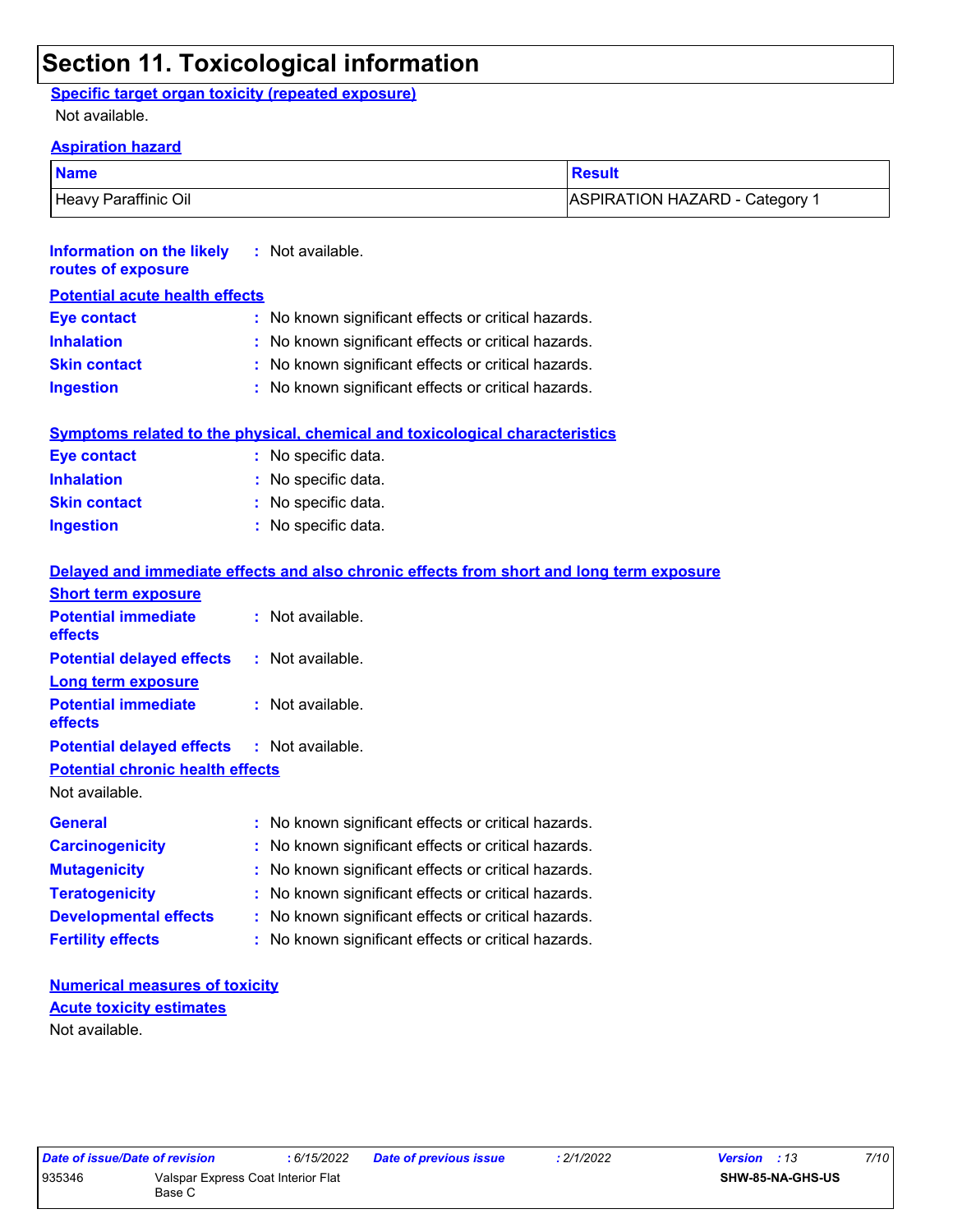### **Section 12. Ecological information**

#### **Toxicity**

Not available.

### **Bioaccumulative potential** Not available. **Persistence and degradability Soil/water partition coefficient (K**<sub>oc</sub>) **:** Not available. **Mobility in soil** Not available.

**Other adverse effects** : No known significant effects or critical hazards.

### **Section 13. Disposal considerations**

**Disposal methods :**

The generation of waste should be avoided or minimized wherever possible. Disposal of this product, solutions and any by-products should at all times comply with the requirements of environmental protection and waste disposal legislation and any regional local authority requirements. Dispose of surplus and non-recyclable products via a licensed waste disposal contractor. Waste should not be disposed of untreated to the sewer unless fully compliant with the requirements of all authorities with jurisdiction. Waste packaging should be recycled. Incineration or landfill should only be considered when recycling is not feasible. This material and its container must be disposed of in a safe way. Empty containers or liners may retain some product residues. Avoid dispersal of spilled material and runoff and contact with soil, waterways, drains and sewers.

### **Section 14. Transport information**

|                                                                                                                                     | <b>DOT</b><br><b>Classification</b> | <b>TDG</b><br><b>Classification</b> | <b>Mexico</b><br><b>Classification</b> | <b>IATA</b>    | <b>IMDG</b>              |
|-------------------------------------------------------------------------------------------------------------------------------------|-------------------------------------|-------------------------------------|----------------------------------------|----------------|--------------------------|
| <b>UN number</b>                                                                                                                    | Not regulated.                      | Not regulated.                      | Not regulated.                         | Not regulated. | Not regulated.           |
| <b>UN proper</b><br>shipping name                                                                                                   | $\blacksquare$                      | $\blacksquare$                      |                                        | ۰              |                          |
| <b>Transport</b><br>hazard class(es)                                                                                                | $\blacksquare$                      | $\blacksquare$                      |                                        | ۰              |                          |
| <b>Packing group</b>                                                                                                                | $\overline{\phantom{a}}$            | $\blacksquare$                      |                                        | $\blacksquare$ | $\overline{\phantom{0}}$ |
| <b>Environmental</b><br>hazards                                                                                                     | No.                                 | No.                                 | No.                                    | No.            | No.                      |
| <b>Additional</b><br><b>information</b>                                                                                             | $\overline{\phantom{0}}$            | $\overline{\phantom{0}}$            |                                        |                |                          |
| <b>Date of issue/Date of revision</b><br><b>Version</b><br>8/10<br>:6/15/2022<br>: 2/1/2022<br>:13<br><b>Date of previous issue</b> |                                     |                                     |                                        |                |                          |
| 935346<br>Base C                                                                                                                    | Valspar Express Coat Interior Flat  |                                     |                                        |                | SHW-85-NA-GHS-US         |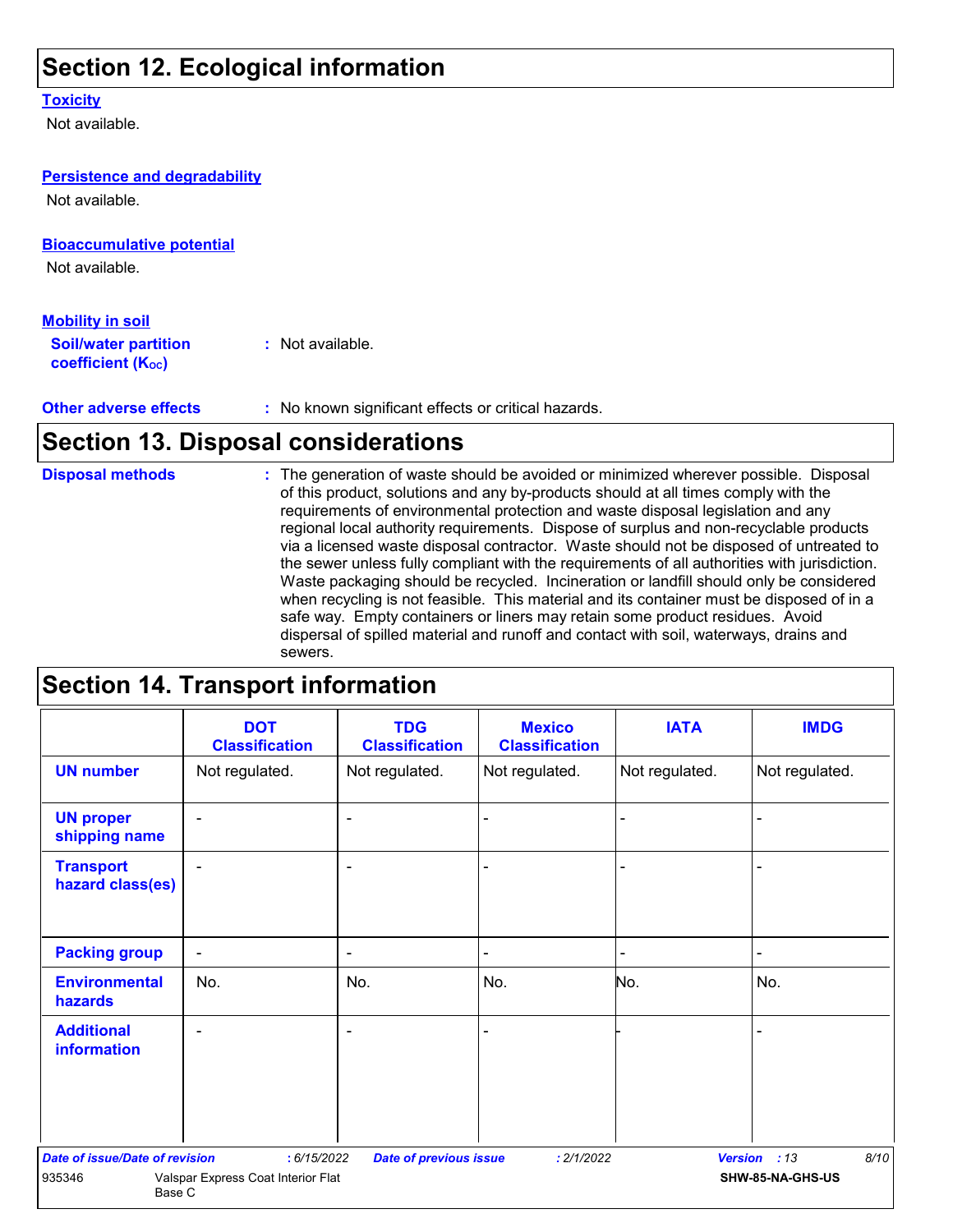| <b>Section 14. Transport information</b>                 |    |                |                                                                |                  |  |                                                                                                                                                                                                                                                                                                                                                                                                                                                                                                                                                                                                                   |  |
|----------------------------------------------------------|----|----------------|----------------------------------------------------------------|------------------|--|-------------------------------------------------------------------------------------------------------------------------------------------------------------------------------------------------------------------------------------------------------------------------------------------------------------------------------------------------------------------------------------------------------------------------------------------------------------------------------------------------------------------------------------------------------------------------------------------------------------------|--|
|                                                          |    |                |                                                                |                  |  |                                                                                                                                                                                                                                                                                                                                                                                                                                                                                                                                                                                                                   |  |
|                                                          |    |                |                                                                |                  |  |                                                                                                                                                                                                                                                                                                                                                                                                                                                                                                                                                                                                                   |  |
| <b>Special precautions for user :</b>                    |    |                | substances and on all actions in case of emergency situations. |                  |  | Multi-modal shipping descriptions are provided for informational purposes and do not<br>consider container sizes. The presence of a shipping description for a particular<br>mode of transport (sea, air, etc.), does not indicate that the product is packaged<br>suitably for that mode of transport. All packaging must be reviewed for suitability<br>prior to shipment, and compliance with the applicable regulations is the sole<br>responsibility of the person offering the product for transport. People loading and<br>unloading dangerous goods must be trained on all of the risks deriving from the |  |
| <b>Transport in bulk according</b><br>to IMO instruments | ÷. | Not available. |                                                                |                  |  |                                                                                                                                                                                                                                                                                                                                                                                                                                                                                                                                                                                                                   |  |
|                                                          |    |                | <b>Proper shipping name</b>                                    | : Not available. |  |                                                                                                                                                                                                                                                                                                                                                                                                                                                                                                                                                                                                                   |  |

### **Section 15. Regulatory information**

**TSCA 5(a)2 proposed significant new use rules**: 2-Methyl-4-isothiazolin-3-one; 5-Chloro-2-methylisothiazolinone

#### **SARA 313**

SARA 313 (40 CFR 372.45) supplier notification can be found on the Environmental Data Sheet.

#### **California Prop. 65**

WARNING: This product contains chemicals known to the State of California to cause cancer and birth defects or other reproductive harm.

#### **International regulations**

| <b>International lists</b> | Australia inventory (AIIC): Not determined.                  |
|----------------------------|--------------------------------------------------------------|
|                            | China inventory (IECSC): Not determined.                     |
|                            | Japan inventory (CSCL): Not determined.                      |
|                            | Japan inventory (ISHL): Not determined.                      |
|                            | Korea inventory (KECI): Not determined.                      |
|                            | New Zealand Inventory of Chemicals (NZIoC): Not determined.  |
|                            | Philippines inventory (PICCS): Not determined.               |
|                            | Taiwan Chemical Substances Inventory (TCSI): Not determined. |
|                            | Thailand inventory: Not determined.                          |
|                            | Turkey inventory: Not determined.                            |
|                            | Vietnam inventory: Not determined.                           |

### **Section 16. Other information**

**Hazardous Material Information System (U.S.A.)**



**The customer is responsible for determining the PPE code for this material. For more information on HMIS® Personal Protective Equipment (PPE) codes, consult the HMIS® Implementation Manual.**

| Date of issue/Date of revision |                                    | : 6/15/2022 | <b>Date of previous issue</b> | 2/1/2022 | <b>Version</b> : 13 |                  | 9/10 |  |
|--------------------------------|------------------------------------|-------------|-------------------------------|----------|---------------------|------------------|------|--|
| 935346                         | Valspar Express Coat Interior Flat |             |                               |          |                     | SHW-85-NA-GHS-US |      |  |
|                                | Base C                             |             |                               |          |                     |                  |      |  |